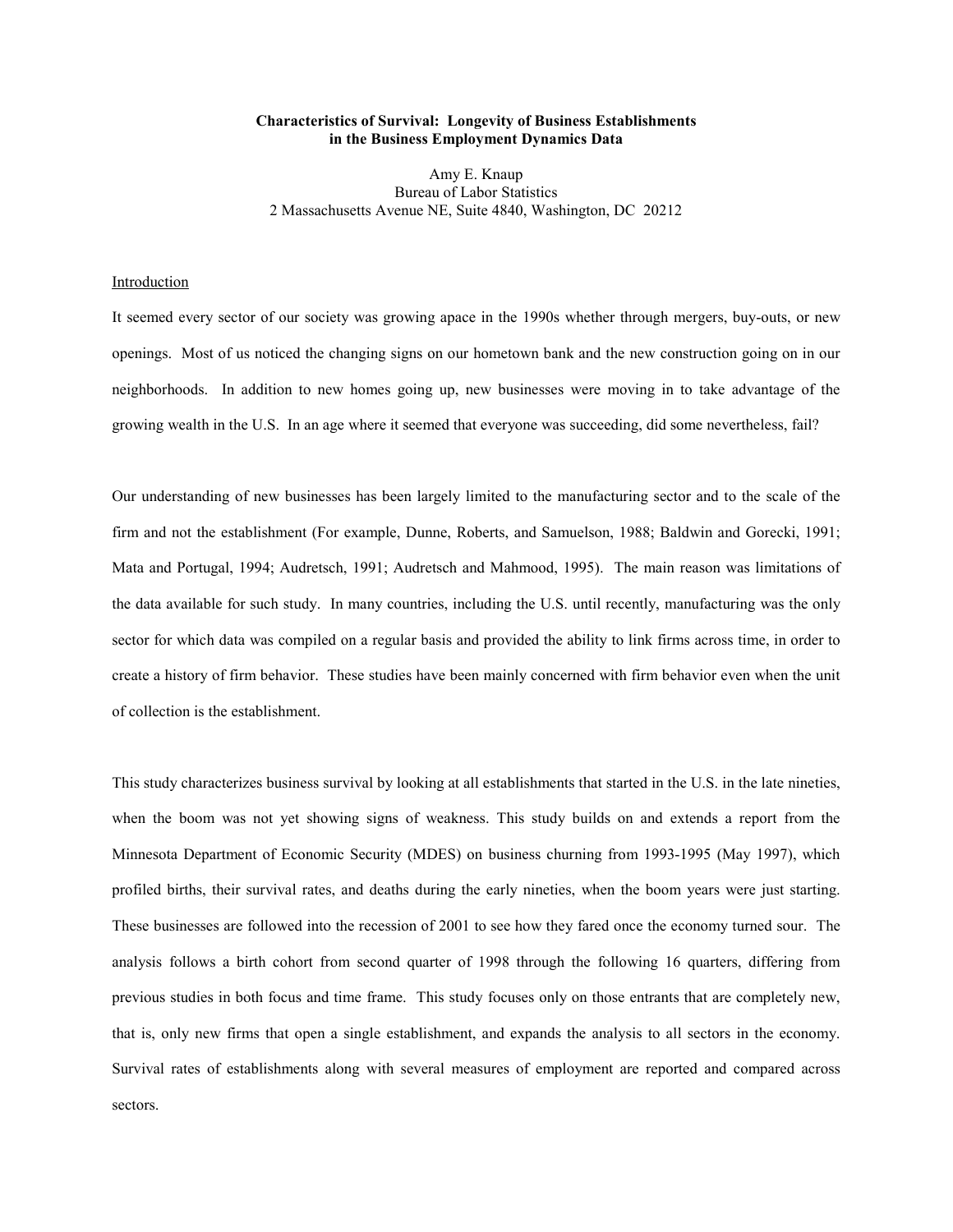This study uses data from the BLS Quarterly Census of Employment and Wages (QCEW) that has been compiled into a longitudinal database containing about 8.2 million establishments in both the public and private sectors. These monthly data are compiled on a quarterly basis for state unemployment insurance tax purposes and edited and submitted to BLS for compilation as the QCEW. The QCEW is a Federal/State cooperative between the BLS and the State Workforce Agencies that collects information from approximately 98% of non-farm payroll businesses in the U.S. The QCEW longitudinal database is used as the sampling frame for BLS establishment surveys and to generate the gross job flows in the Business Employment Dynamics (BED) data series. In addition, outside researchers use the database to investigate topics in the field of labor economics.

In order to construct a longitudinal database, these data are linked across quarters using unique identifiers to track establishments even when ownership changes. The QCEW longitudinal database contains data from the first quarter of 1990 through the most current quarter, usually available six months after the end of the reference quarter. The coverage and frequency of the data are unique in the federal statistical system and allow tracking of the start-up, growth, and failure of a particular establishment concurrent with the timing of those events. Because the QCEW longitudinal database contains establishment level data, that is data that corresponds to a specific location, one can observe the characteristics of each establishment, such as industry, age, and number of employees.

The BED data series takes advantage of this longitudinal data by calculating gross job flows. The BED data reveal the high level of employment changes each quarter due to openings, closings, expansions and contractions. These categories illustrate the vast number of business and employment changes that contribute to the overall net change in employment. The openings data from the BED is a broad category of new businesses that consists of both birth establishments and establishments that are re-opening, such as establishments that open on a seasonal basis. The BED data portray quarter to quarter comparisons of establishments that are changing, but not how a consistent set of businesses change over the quarter. This study is different in that it follows a carefully selected cohort of birth establishments through four years of their lifetime. For a discussion of the BED data series see Spletzer, Faberman, Sadeghi, Talan, and Clayton (2004).

Data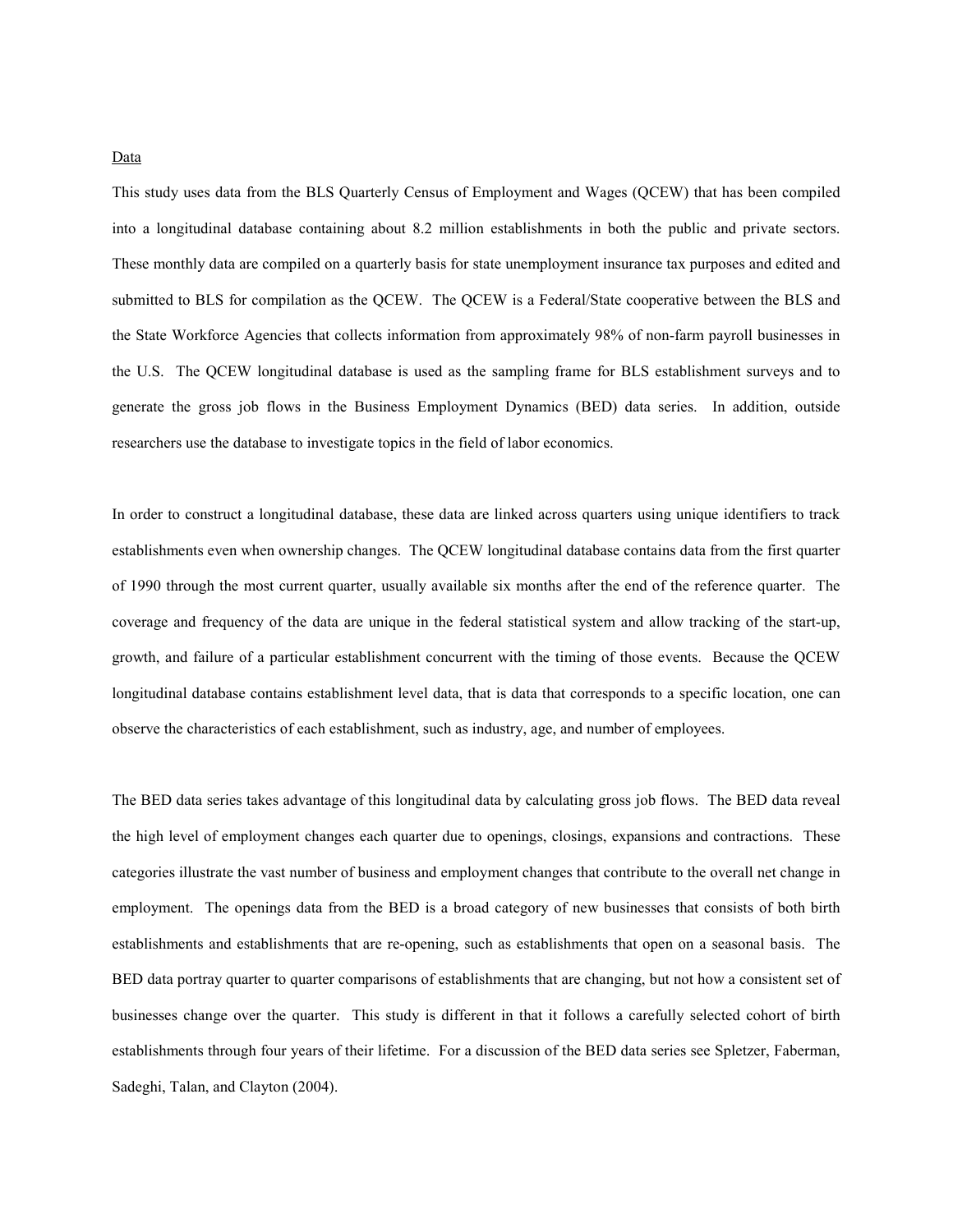Births are defined as those establishments that are new to the QCEW longitudinal database in the relevant quarter. Births had not reported positive employment for the previous four quarters. The data was tested for four quarters prior to the relevant quarter to eliminate seasonal establishments and establishments re-opening after a temporary shutdown from showing up in the birth cohort. Furthermore, these new establishments have no ties to any establishment(s) that existed prior to the relevant quarter. This eliminates changes in ownership from the cohort as well as new locations of existing firms that might be expected to behave differently from independent establishments. Another reason for not including new locations of existing firms is that often these are administrative changes in the data, rather than actual new locations. To include them would risk skewing the data in both the rates of survival and average employment. The resulting cohort contained 212,182 new establishments across the nation for the second quarter of 1998.

Births were tracked across 16 quarters from March 1998 to March 2002 by a unique identifier. Establishments are the same as firms in the birth quarter. In subsequent quarters, establishments are allowed to be acquired or merged with another firm, or to spin off a subsidiary or open additional locations. Those establishments that were involved in such succession relationships (0.16% of the cohort or 341 establishments) were also tracked across time by following the succeeding establishments. The data of these succeeding establishments was aggregated and assigned a unique identifier that was linked to the original birth establishment. In this way data was not lost for those establishments that were presumably the most successful.

Two-digit NAICS codes are used to group the establishments into ten sectors: Natural Resources (NAICS 11 and 21), Construction (23), Manufacturing (31-33), Trade Transportation and Utilities (22, 42, 44-45, 48-49), Information (51), Financial Activities (52-53), Professional and Business Services (54-56), Education and Health Services (61-62), Leisure and Hospitality (71-72), and Other Services (81). A small percentage (0.02%) of establishments that do not have a NAICS industry classification over their lifetime is excluded from the sector analysis. This grouping facilitates comparison of survival rates between industry sectors along with the employment contributions in the initial quarter and over the subsequent four years. Average employment in the initial quarter is compared to average employment in subsequent quarters as well as the highest employment attained by an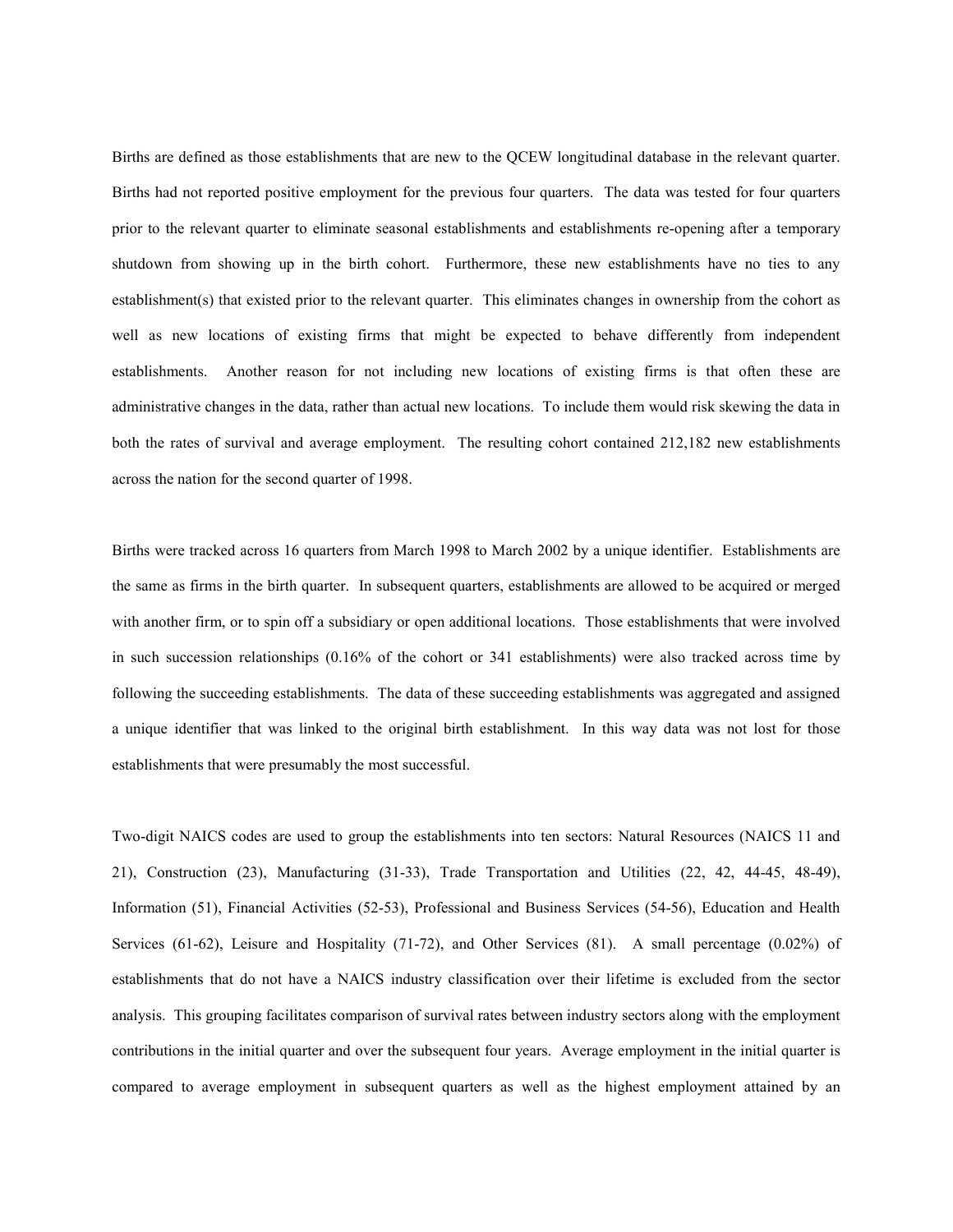establishment, on average, during the four years. That is, peak employment, which can be attained by an establishment during any quarter of the time period, is compared to average initial employment for each industry sector.

#### **Results**

The data show that across sectors, 66% of new establishments were still in existence two years later, and 44% were in existence four years later (Figure 1). It is not surprising that most of the establishments disappeared within the first two years, and then only a smaller percentage disappeared in the subsequent two years. These survival rates do not vary much by industry (Figure 2). Despite the amazing success stories of the '90s dot-coms, Information had the lowest two and four year survival rates, 63% and 38% respectively. Education and Health Services had the highest two and four year survival rates, 73% and 55%. As the conventional wisdom goes, restaurants should bring down the averages for the sector that includes them, because they are constantly starting and failing. However, Leisure and Hospitality' two and four year survival rates at 65% and 44% are only slightly below average, despite including restaurants.

Converting these survival rates into exit rates used by previous studies, we can see that the results are similar. In particular, comparing the manufacturing sector to previous results, we get a four year exit rate of  $52\%$ <sup>1</sup>, while Dunne, Robertson, and Samuelson found a five year exit rate of 62% on average for the three cohorts that they followed. Baldwin and Gorecki have slightly lower four and five year exit rates, at 35% and 41% respectively. And Audretsch's four year survival rate (77.4%) converts to an exit rate closer to that of Baldwin and Gorecki than to the numbers found here.

One can also look at survival rates by asking how many establishments were in operation in the second, third, and fourth years, conditional on being operational in the previous year. In other words, how many of the establishments which survived the first year were still in business at the end of the second year, how many that made it to the third still existed in the fourth year, and so forth. One might expect that survival to the previous year might be a good indicator as to the odds of surviving to the next, but at the national level these conditional survival rates are fairly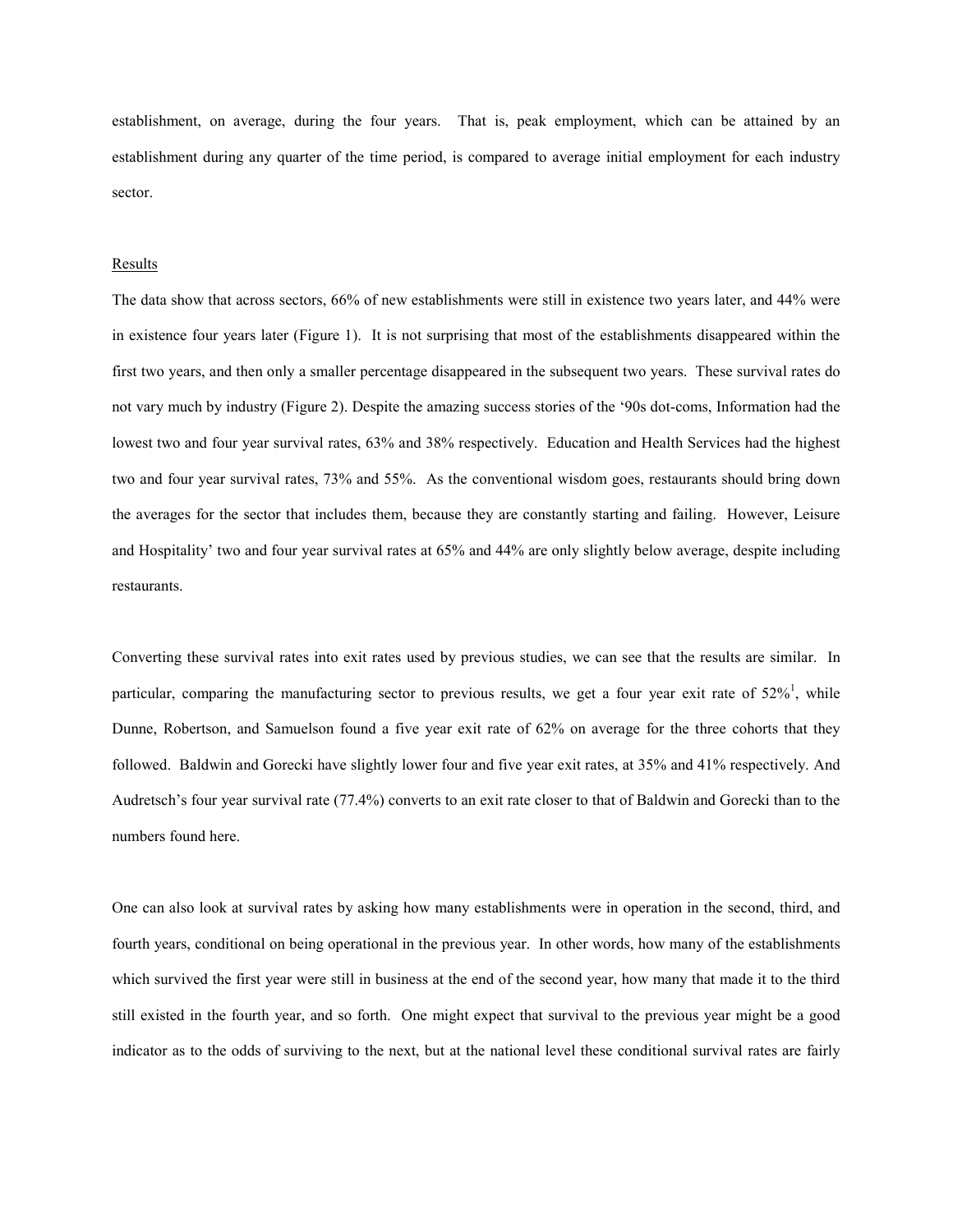stable, increasing somewhat in the third year, but declining again in the fourth (Table 1). Only three sectors show a slight tendency toward increasing survival, Natural Resources and Mining, Education and Health Services, and Other Services. Information shows a somewhat stronger trend in the opposite direction, but most of the sectors show no tendencies at all.

The largest contributor to opening employment for the cohort as a whole was the Leisure and Hospitality sector. The smallest was the Information sector. This result is not surprising when looking at average initial employment in the sectors. Leisure and Hospitality also had the largest average initial employment, with 9 employees per establishment, but its establishments grew by one of the smallest amounts (67%), attaining a high of 15 employees on average at their peak during the time period. Information began with an average initial employment of 5, but grew by 211%, to almost match average peak employment of Leisure and Hospitality. While this growth is phenomenal, it must be measured against the number of establishments in each sector. Leisure and Hospitality has approximately 5 establishments for every one establishment in Information in each quarter (Table 2). Thus, the employment in the Leisure sector is at least 5 times that of the Information sector (Table 4).

Looking closer at the growth of the birth cohort, we see a wide variation in the growth of employment in each sector in contrast to the fairly stable measures of establishment survival across sectors. Information, Professional and Business Services, Education and Health Services, and Manufacturing stay at or above their opening employment for the four years of this study. All other sectors experience continual decreases in employment in successive years. Thus, looking at employment patterns slightly changes the picture of what a thriving industry sector is. While from the number of establishments and average employment Leisure and Hospitality appears to be the thriving sector, employment patterns show that the surviving establishments are not as successful overall as some other sectors (Figure 3).

One of the surprises of the data is that Manufacturing, thought to be a beleaguered sector, is still thriving. Its survival rates are above average and its employment stays above initial employment until the fourth year, when it falls back to its 1998 level (Figure 3). This shows that despite closing plants, employment has increased in the

<sup>1</sup>Forty-eight percent of Manufacturing establishments were still in existence after four years, thus 52% had exited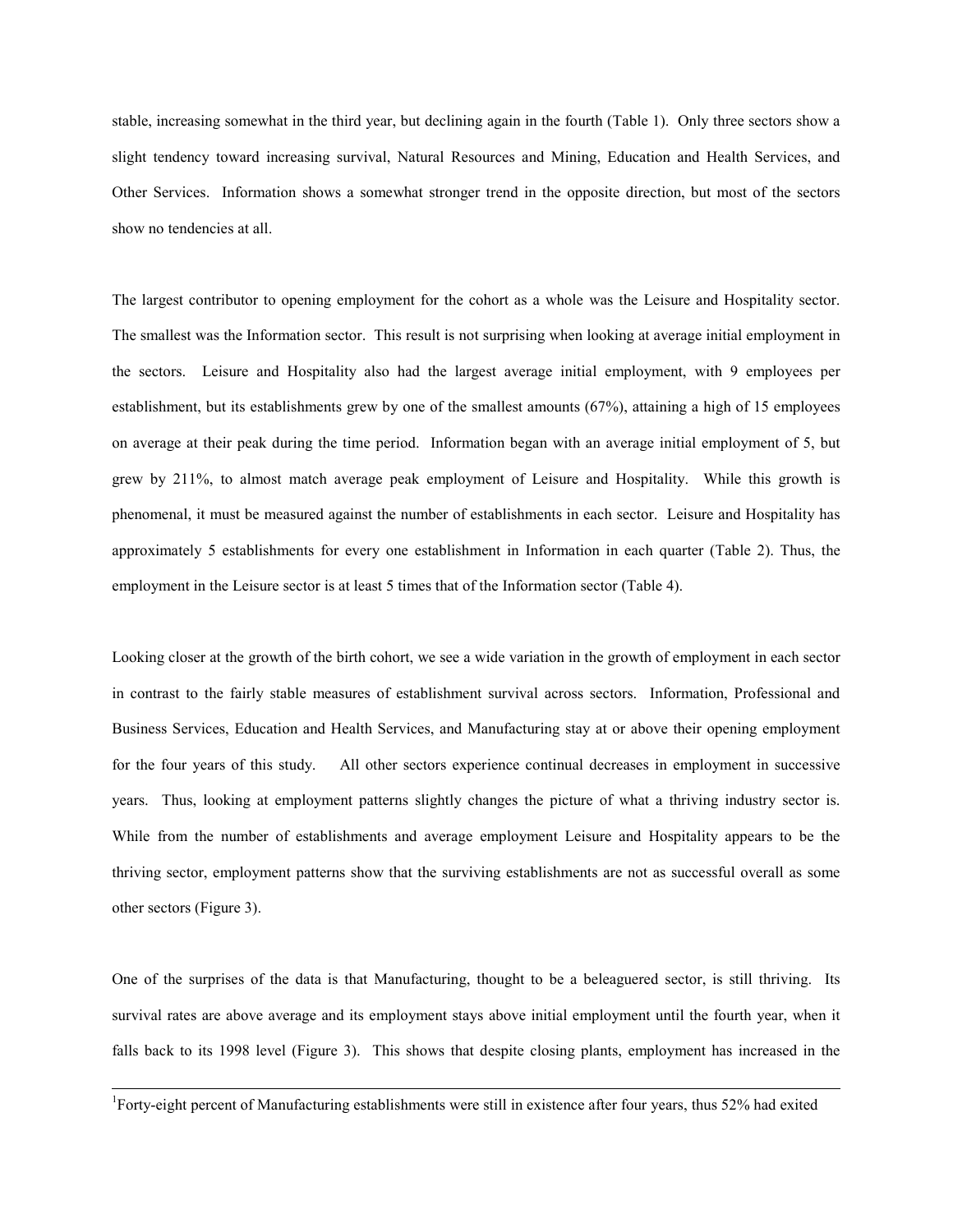surviving establishments keeping employment levels stable for the birth cohort of this sector. Another sector of interest is the Professional and Business Services, with average two and four year survival rates, but one of the best four year employment patterns (Figures 2 and 3). While the strong employment pattern of the Information sector is attenuated by its small employment size (17,794), the Professional and Business Services sector was one of the largest contributors to opening employment (137,908) (Tables 3 and 5).

Most sectors see a greater decline in employment in the fourth year, during which the recession occurred (Figure 3). The lead up to the recession may also be the cause behind the shift from increasing employment in the second year to decreasing employment in the third year. This is in contrast to the increase in the average size of surviving establishments (Table 4).

## **Conclusion**

What emerges from this characterization of the 1998/2 birth cohort is that for most sectors of the economy, those businesses that manage to survive do grow. While establishment survival rates are fairly consistent across sectors, the contributions to employment of those surviving establishments varies widely. Some sectors experience consistent decreases in overall employment from year to year, while others are increasing their employment levels in the more prosperous sectors.

One must be cautious in judging the success of an industry sector only by its survival rates. In comparing the sectors with the lowest and highest survival rates, one can see that despite having the lowest survival rates, Information had stronger employment growth than Education and Health Services (Figure 3 and Table 4). However, overall employment in Education and Health Services was more stable (Table 5) and approximately three times the employment in Information in any given year.

Still, the employment contributions of these sectors were no where near that of those sectors which had only average growth, namely Professional and Business Services and Leisure and Hospitality. In fact, the negative impact of

the market.

1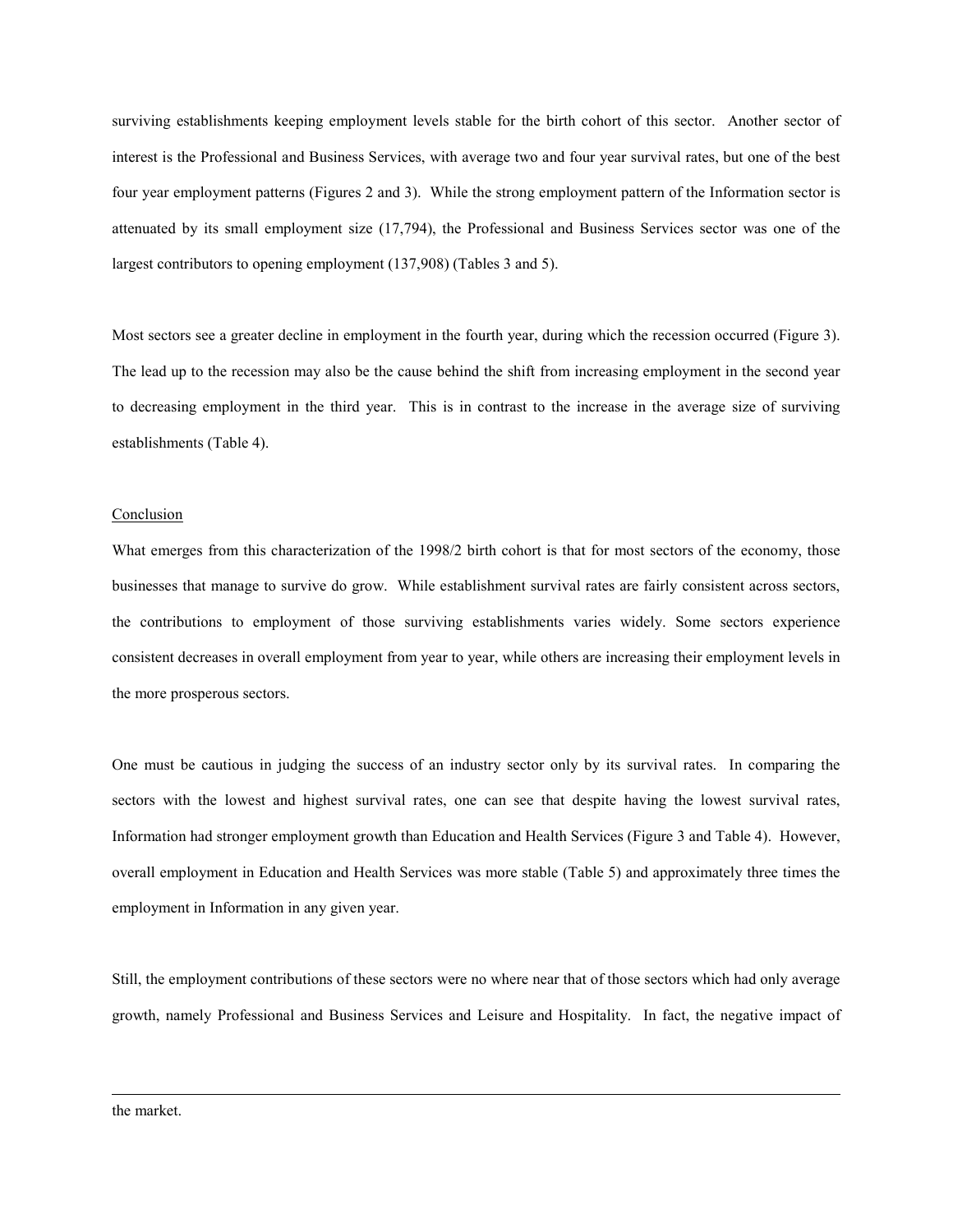average survival rates in Professional and Business Services is reduced by having one of the best employment patterns over the four years.

### Disclaimer

All empirical work in this paper is based on the author's calculations. Any views expressed in this paper are those of the author and do not necessarily reflect the policies of the BLS or the views of other BLS staff members.

### References

Audretsch, David B., "New-Firm Survival and the Technological Regime," *The Review of Economics and Statistics*, August 1991, 441-450.

Audretsch, David B. and Talat Mahmood, "New-Firm Survival: New Results Using a Hazard Function," *The Review of Economics and Statistics*, February 1995, 97-103.

Baldwin, John R., and Paul K. Gorecki, "Firm Entry and Exit in the Canadian manufacturing sector, 1970-1982," *Canadian Journal of Economics*, May 1991, 300-323.

Dunne, Timothy, Mark J. Roberts, and Larry Samuelson, "Patterns of firm entry and exit in U.S. manufacturing industries," *RAND Journal of Economics*, Winter 1988, 495-515.

Mata, Jose, and Pedro Portugal, "Life Duration of New Firms," *Journal of Industrial Economics*, September 1994, 227-245.

Spletzer, James R., R. Jason Faberman, Akbar Sadeghi, David M. Talan, and Richard L. Clayton, "Business Employment Dynamics: new data on gross job gains and losses," *Monthly Labor Review*, April 2004, 29-42.

"Business Births and Deaths: The Dynamics of Business Churning in Minnesota," Research and Statistics Office, Minnesota Department of Economic Security, May 1997.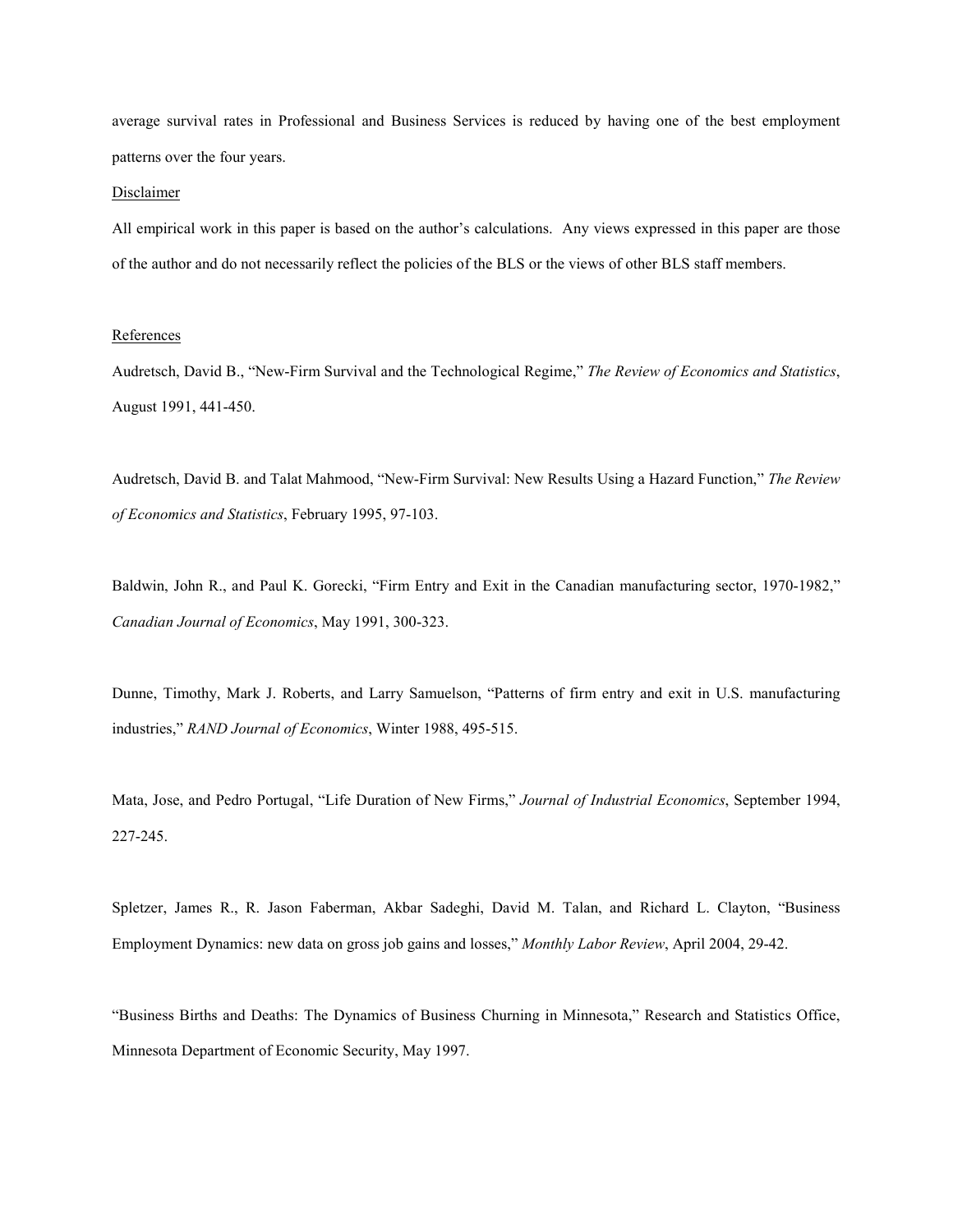**Figure 1. Survival rates of new establishments from second quarter of 1998** 





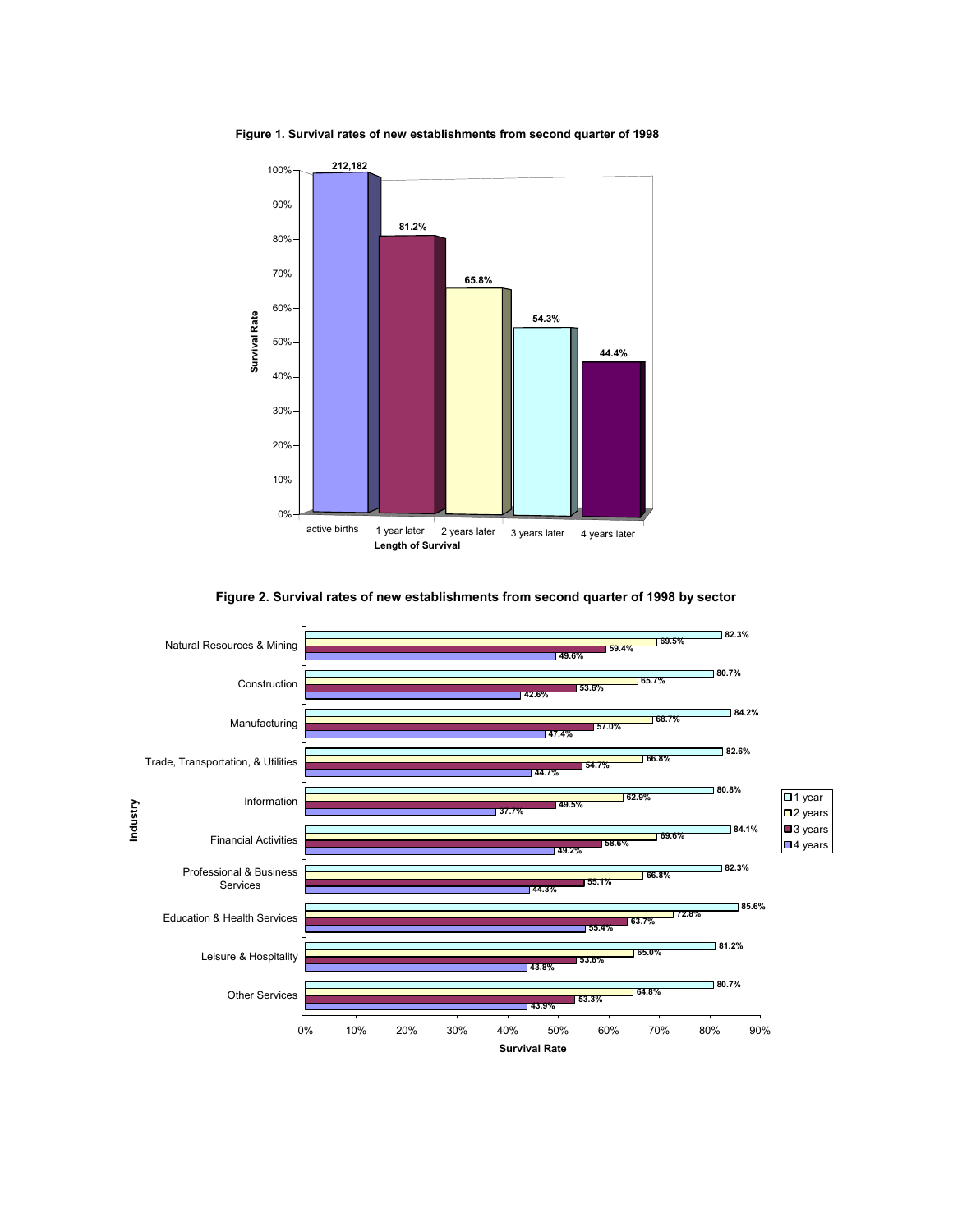

# **Figure 3. Employment patterns of survivors by sector as percentage of original employment**

**Percentage of Original Employment**

| Table 1. Survival Rates of previous year survivors, by sector and year from birth |                         |                         |                         |                         |
|-----------------------------------------------------------------------------------|-------------------------|-------------------------|-------------------------|-------------------------|
| <b>NAICS</b> Supersector                                                          | 1 <sup>st</sup><br>vear | 2 <sup>nd</sup><br>vear | 3 <sup>rd</sup><br>vear | $4^{\text{th}}$<br>vear |
| Natural Resources and Mining                                                      | 82.3                    | 84.5                    | 85.4                    | 83.4                    |
| Construction                                                                      | 80.7                    | 81.5                    | 81.5                    | 79.5                    |
| Manufacturing                                                                     | 84.2                    | 81.6                    | 83.0                    | 83.2                    |
| Trade, Transportation, and Utilities                                              | 82.6                    | 80.9                    | 81.9                    | 81.7                    |
| Information                                                                       | 80.8                    | 77.8                    | 78.7                    | 76.2                    |
| <b>Financial Activities</b>                                                       | 84.1                    | 82.7                    | 84.2                    | 84.1                    |
| Professional and Business Services                                                | 82.3                    | 81.2                    | 82.5                    | 80.3                    |
| <b>Education and Health Services</b>                                              | 85.6                    | 85.1                    | 87.5                    | 86.9                    |
| Leisure and Hospitality                                                           | 81.2                    | 80.1                    | 82.5                    | 81.6                    |
| <b>Other Services</b>                                                             | 80.7                    | 80.3                    | 82.3                    | 82.3                    |
| National                                                                          | 81.2                    | 81.0                    | 82.6                    | 81.7                    |

| Table 2. Surviving establishments, by sector and year from birth |         |            |            |            |            |
|------------------------------------------------------------------|---------|------------|------------|------------|------------|
| <b>NAICS</b> Supersector                                         | 1998/2  | $1st$ year | $2nd$ year | $3rd$ year | $4th$ year |
| Natural Resources and Mining                                     | 3,198   | 2,633      | 2.224      | 1,900      | 1,585      |
| Construction                                                     | 27,536  | 22,219     | 18,099     | 14,748     | 11,728     |
| Manufacturing                                                    | 7,326   | 6,168      | 5,031      | 4,174      | 3,473      |
| Trade, Transportation, and Utilities                             | 41,797  | 34,518     | 27,928     | 22,863     | 18,674     |
| Information                                                      | 3,793   | 3,063      | 2,384      | 1,877      | 1,430      |
| <b>Financial Activities</b>                                      | 14,853  | 12,490     | 10,333     | 8,698      | 7.314      |
| Professional and Business Services                               | 40,992  | 33,743     | 27,389     | 22,599     | 18,152     |
| <b>Education and Health Services</b>                             | 11,594  | 9,923      | 8,444      | 7,389      | 6,420      |
| Leisure and Hospitality                                          | 16,834  | 13,661     | 10,941     | 9,024      | 7,367      |
| <b>Other Services</b>                                            | 39,783  | 32,113     | 25,783     | 21,214     | 17,458     |
| National                                                         | 212,182 | 172,379    | 139.543    | 115.194    | 94.116     |